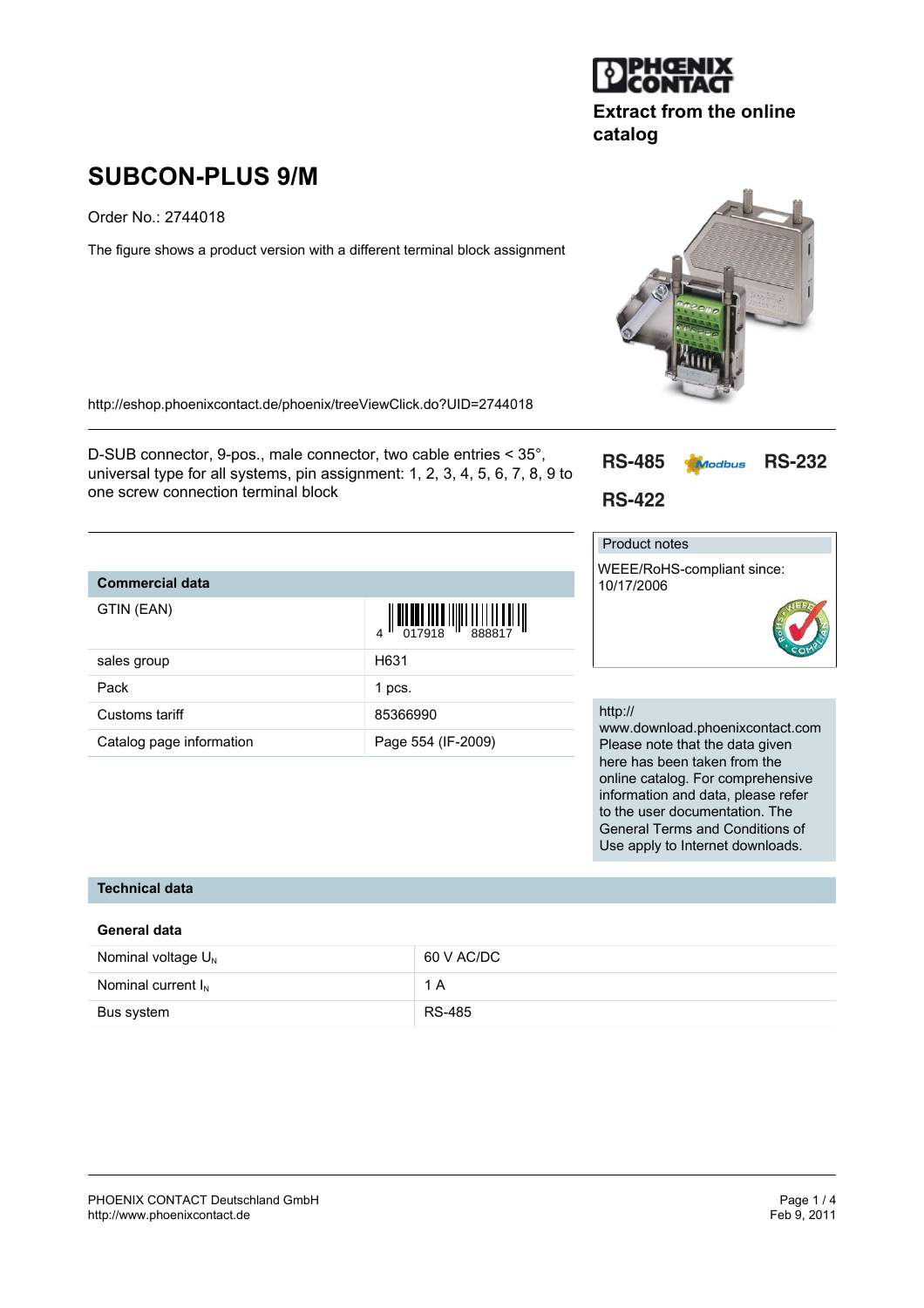| Insertion/withdrawal cycles     | > 200             |
|---------------------------------|-------------------|
| Max. cable diameter             | $10 \text{ mm}$   |
| Min. cable diameter             | 6 mm              |
| <b>SUBCON fixing screws</b>     | 4-40 UNC          |
| Tightening torque               | $0.4$ Nm          |
| Ambient temperature (operation) | $-20 °C  75 °C$   |
| Housing material                | ABS, metal-plated |
| Pin assignment                  | all $1:1$         |
| Width                           | $16 \text{ mm}$   |
| Height                          | 44 mm             |
| Length                          | 60 mm             |

### **Connection data**

| Connection                             | D-SUB connection      |
|----------------------------------------|-----------------------|
| Number of positions                    | 9                     |
| Type of connection                     | D-SUB connector       |
| <b>Tightening torque</b>               | $0.4$ Nm              |
| Connection                             | PCB connection        |
| Type of connection                     | Screw connection      |
| Conductor cross section solid min.     | $0.14 \text{ mm}^2$   |
| Conductor cross section solid max.     | $1.5$ mm <sup>2</sup> |
| Conductor cross section stranded min.  | $0.14 \text{ mm}^2$   |
| Conductor cross section stranded max.  | $1 \text{ mm}^2$      |
| Conductor cross section AWG/kcmil min. | 26                    |
| Conductor cross section AWG/kcmil max  | 16                    |
| Stripping length                       | $5 \text{ mm}$        |
| Tightening torque                      | $0.4$ Nm              |
|                                        |                       |

#### **Accessories**

| Item     | Designation        | Description                                                                                                                |
|----------|--------------------|----------------------------------------------------------------------------------------------------------------------------|
| Assembly |                    |                                                                                                                            |
| 2799694  | SUBCON-SHORT-SCREW | Optional mounting screw, without knurl for narrow installation<br>conditions, slotted head, length: 40 mm, UNC 4-40 thread |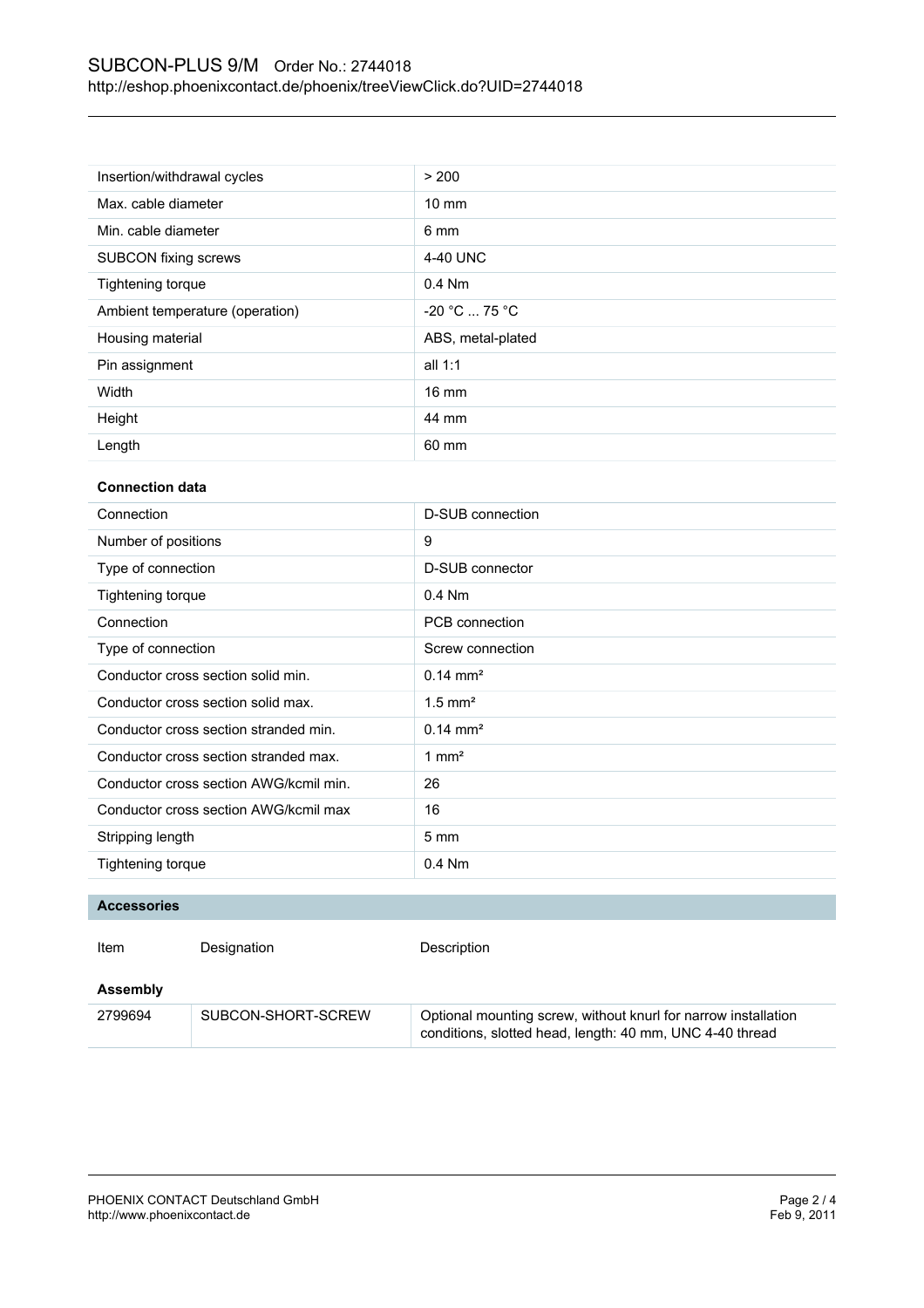## **Diagrams/Drawings**

Dimensioned drawing